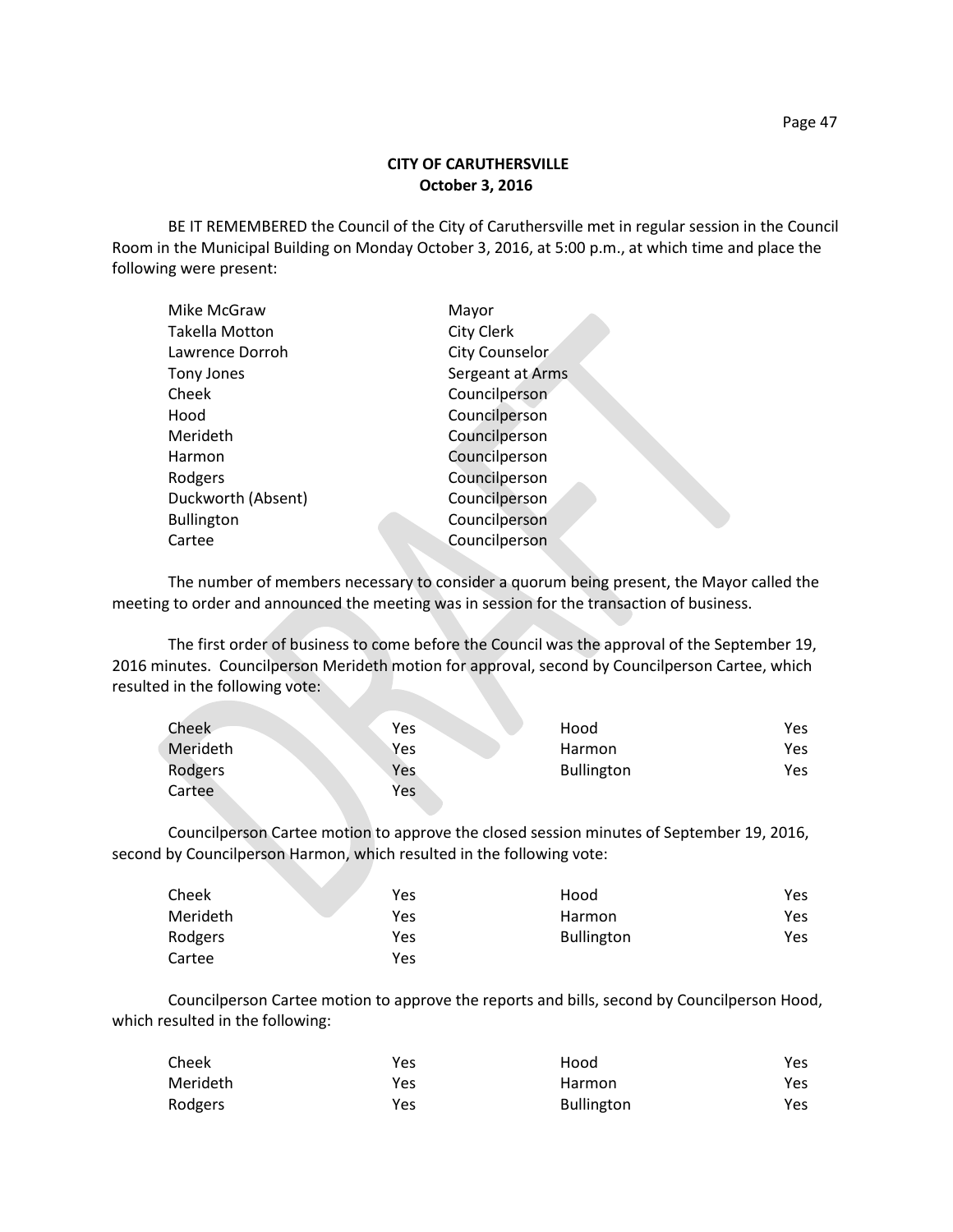Page 48

Cartee Yes

Mayors report; received an email from Mr. Stan Hays Jr. who drove the caisson for the funeral of Mr. Vincent Grant. He was impressed with the amount of respect shown towards the funeral procession regardless of race or socioeconomic status. He stated that he witnessed what unconditional respect looked like.

Mayor McGraw recommended that the \$384,000 bid submitted by Buffington and reviewed by Horner Shifrin, to be considered for payment in full. He also stated that the Council may want to consider paying off a the loan for the public safety building at a 7 percent interest rate, given the loan for the HVAC at the Recreation Center would be at a 2.3 percent rate. The committee met that was reviewing financing opportunities for the Marlar Loop, and their recommendation was not supported by neither Mitzi Dell nor John Chittenden. Mitzi and John will be working together to come up with a proposal for review. Counselor Dorroh will be checking with the Corps of Engineers to see if there any stipulations towards the clearing of vegetation on the Brown Shoe Ditch. Counselor will also prepare the bid specifications if the Corps does not do the clearing. The paving of Lincoln and E. 18<sup>th</sup> St. will take place once the change order is provided by Waters Engineering, which is based on a bid approved earlier this year by ASA. Councilperson Bullington motion to approve the change order, second by Councilperson Cartee, which resulted in the following vote:

| Cheek    | Yes | Hood              | Yes |
|----------|-----|-------------------|-----|
| Merideth | Yes | Harmon            | Yes |
| Rodgers  | Yes | <b>Bullington</b> | Yes |
| Cartee   | Yes |                   |     |

David Henson will be retiring after 18 years of service, October 31, 2016; he has been the go to person as to getting things done. A reception in his honor will be given on that date. A donation of \$500 has been promised for the annual update for Little Prairie Cemetery proposed mapping system. The ceiling of the pavilion at Reynolds Park is in need of repair, and the plaques are being waited on for a better resolution of print. There will be two water fountains installed, one at French and one at England Park provided by a grant from PIN Healthy Communities. The City will be responsible for the installation and upkeep. Keith Davis recommends blocking up the entire north window of the office, thereby saving on the safety glass. The revision will cost \$650; the original cost would have been \$1,850 in labor alone, excluding the glass. Councilperson Cartee motion to accept the revision for the Recreation Center, second by Councilperson Harmon, which resulted in the following vote:

| Cheek    | Yes | Hood              | Yes |
|----------|-----|-------------------|-----|
| Merideth | Yes | <b>Harmon</b>     | Yes |
| Rodgers  | Yes | <b>Bullington</b> | Yes |
| Cartee   | Yes |                   |     |

Mayor McGraw negotiated a revised proposal with A2H for a flat fee of \$34,300 for their architecture fees. They will prepare the bid specs, Councilperson Bullington asked if they could see if any grants were available. Councilperson Cartee asked to table the recommendation upon review by Counselor Dorroh. Councilperson Harmon made motion that the HVAC for the Diane Sayre Recreation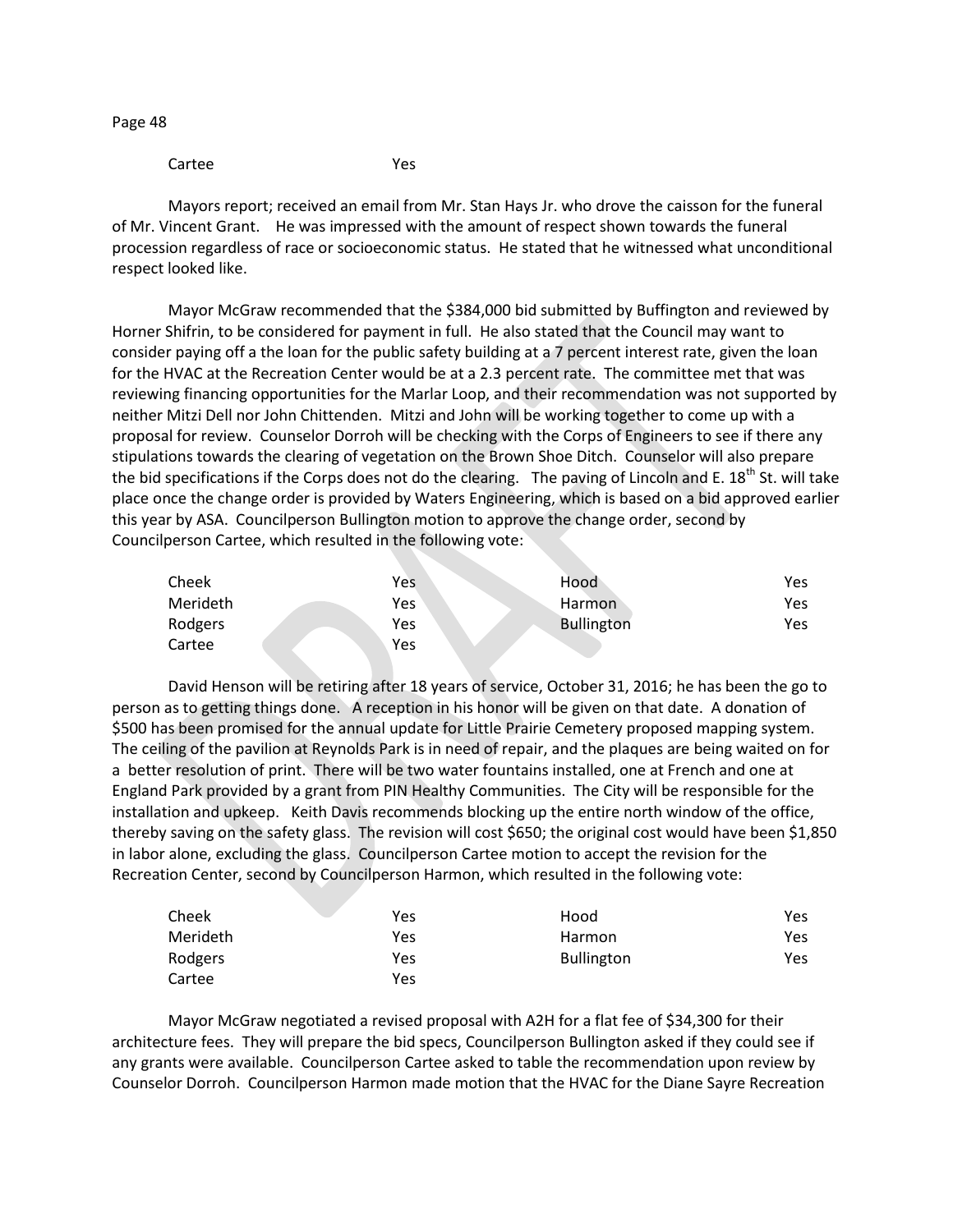Center, in the amount of \$384,000, to be paid out of the Sales Tax Capital Improvement Fund. Councilperson Merideth second the motion, which resulted in the following vote:

| Cheek    | Yes | Hood              | Yes |
|----------|-----|-------------------|-----|
| Merideth | Yes | Harmon            | Yes |
| Rodgers  | Yes | <b>Bullington</b> | Yes |
| Cartee   | Yes |                   |     |

The Mayor stated that he would like to pay off the loan in the amount of \$235,000 at 7 percent that was on the Public Safety Building, and would be checking to see if it could be paid off early.

Police & Fire report; there were three fire calls from September 17, 2016 through October 3, 2016. On September 17, 2016 there was a report of smoke coming from Jerry's Body Shop, which was undetected. September 25, 2016, there was a report of a bale of hay on fire in the bed of a truck, after checking the interstate, it was undetected. September 27, 2016, there was an open burning of limbs, and the occupant was issued a ticket. October 9, 2016 through October 15, 2016 is fire prevention week; materials have been distributed to the local schools. Councilperson Cartee also reported the police department assisted the county with an incident out of town.

Terry Rushing reported that 18,000 gallons of gas was ordered. The street signs had come in for Brantley Ln, the dead end for Compress Rd and  $20<sup>th</sup>$  St., and the handicap signs for the library parking lot. There were three sidewalk repairs done. On  $7<sup>th</sup>$  and Ward repair was done after the city had broken it up for sewer/water lines. There was a repair on  $5<sup>th</sup>$  and Highland, and on Henrietta and Ferguson where a tree had fell and popped up the concrete. There were four street breaks completed, and they continue to pick up debris. The notices for abate and nuisance for Laurant and Grand have been abated. The owner at 1205 Madison was not physically able to cut grass, but got someone to cut it, and the owner of the property at 904 Ward complied with cutting the tall grass. The property owner of 16<sup>th</sup> and Vest and 1600 Franklin complied with cutting grass. The owner of property on 1007 Bell and vacant lot on E. 20<sup>th</sup> St. complied with cutting grass. Terry Rushing received a complaint about the property owner on Playground Rd, and the owner stated he would cut the grass within a week. He received a complaint on 1209 Walker about a foul smell, which was fish cleanings being dumped in a trash can, the owner was asked to clean the trash can, and wrap the cleanings more securely. Rushing asked the Mayor and Council to abate taxes on 3 properties from the county trustee. Two of the properties have dwellings which would have to be demolished and hauled off, it would cost approximately \$1000.00 and the vacant lot tree line would have to be cut. The title search and deeds that Attorney DeReign has prepared will be \$822. Councilperson Merideth motion to accept the tax abatement for the properties for \$2000.00, second by Councilperson Bullington, which resulted in the following vote:

| Cheek    | Yes | Hood              | Yes  |
|----------|-----|-------------------|------|
| Merideth | Yes | Harmon            | Yes  |
| Rodgers  | Yes | <b>Bullington</b> | Yes. |
| Cartee   | Yes |                   |      |

Councilperson Bullington made mention of a program in Memphis, TN, where property owners were given the incentive to purchase property adjacent to their property. They would maintain the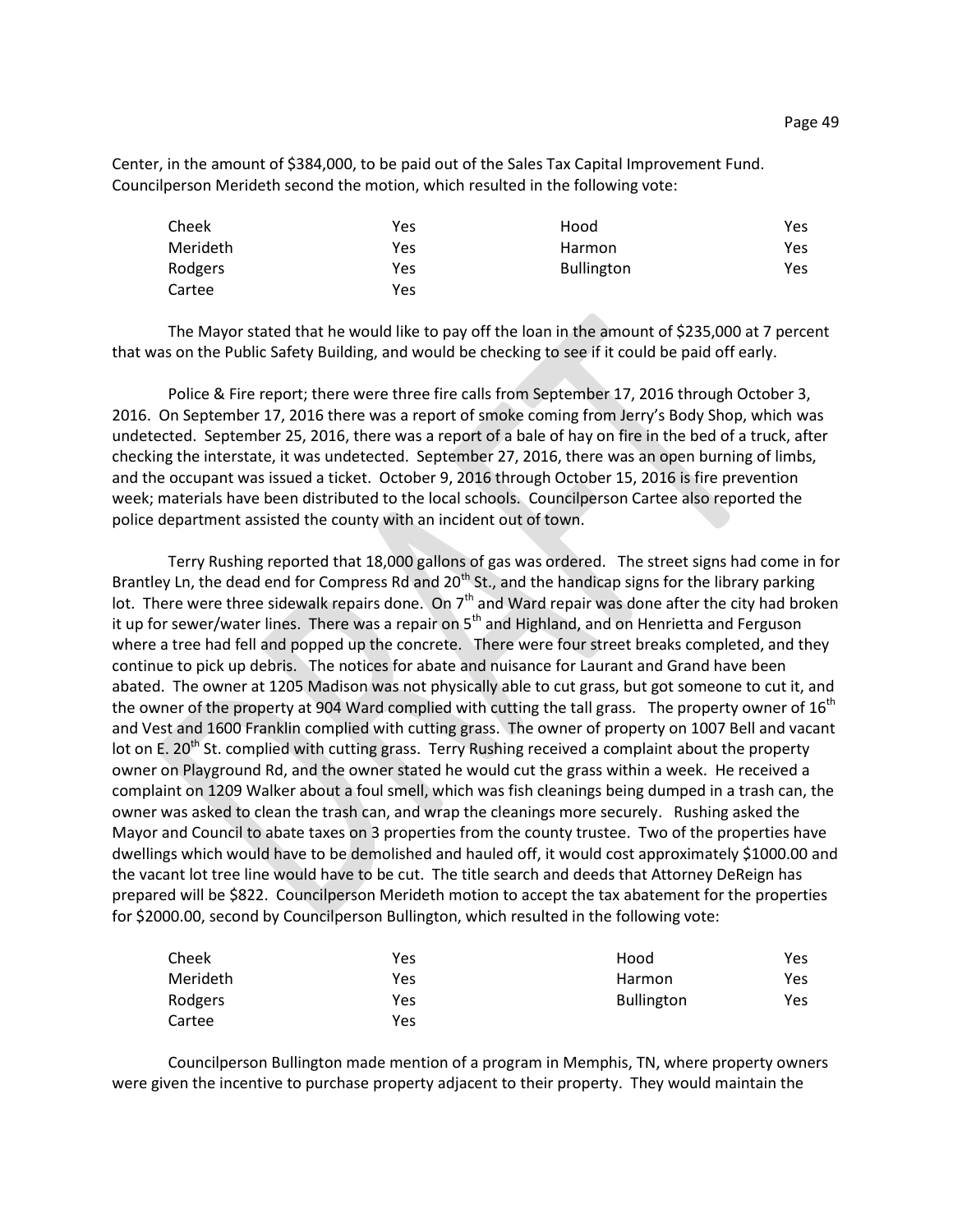### Page 50

upkeep of the property for a certain length of time and would eventually end up owning the property upon accrual of what the property would sell for. The Mayor mentioned that after the tornado there was a policy in place in which the city held 25 percent of the value of insurance for any peril, and was repealed after the tornado. Counselor Dorroh will look into reconstructing a similar policy, but would have to see if the mechanism is limited to one peril. He also mentioned that the City's own policy could suffice, and structured so that the City wouldn't have to hold the money long because of the 30 day dangerous ordinance law. Mayor McGraw stated that he had received a number of calls about a trailer on E. 20<sup>th</sup> St. that was extremely old, which is illegal. Terry Rushing stated that he was going to write the property owner a letter, because she's responsible for the trailer being on her property, even though it's not hers'. 1109 Jefferson is being processed relative to court action for right to enter.

Councilperson Bullington motion to have a special meeting on Tuesday, October 11, 2016 at 5:00 p.m. to discuss the budget, second by Councilperson Rodgers, which resulted in the following vote:

| Cheek    | Yes | Hood              | Yes  |
|----------|-----|-------------------|------|
| Merideth | Yes | Harmon            | Yes. |
| Rodgers  | Yes | <b>Bullington</b> | Yes  |
| Cartee   | Yes |                   |      |

Teresa Tidwell reported that the directors of libraries from Cape Girardeau, Poplar Bluff, and Sikeston were in last week. They were very complimentary of the beauty of the building, and good housekeeping. They were also impressed with the amount of patrons in the library at the time using the computers, and witnessing the programs that were in place.

Collector's report; there was a list provided with businesses operating without a license. Counselor Dorroh will be reviewing the list to determine whether or not the businesses are subject to pay a fee for a business license. For the month of September new licenses that was collected was \$925 and the collection of renewal licenses were \$175. The new business licenses will have to be renewed January 1, 2017.

Councilperson Rodgers was concerned about a tree at 909 Belle in which the root system has caused the concrete to pop up. Councilperson Rodgers stated that it was a danger to kids who play in the area, and that the sidewalk needs removing and possibly the tree. The tree belongs to the City and the sidewalk is within the right of way. Counselor Dorroh stated that he recommends that the City correct anything that is a danger to the citizens. After further discussion it was decided that pictures and a cost estimate for removal of the sidewalk and tree to be brought to the budget meeting on October 11, 2016.

Business from the floor; Charles Oliver stated that he would like to get a business license for 908 Truman. He stated that he had gotten the lease agreement redone with the exclusion of the Hawk Motorcycle Club. Counselor Dorroh stated that Charles Motton and Charles Oliver have both made application for a business license for the same location. Counselor stated that the license is irrespective to any location only as to say that you can operate a business within the city. He stated that the City had no responsibility for any dispute between the two parties as far the operation of the business in the same location. Charles Motton already has a license, and Counselor stated that granting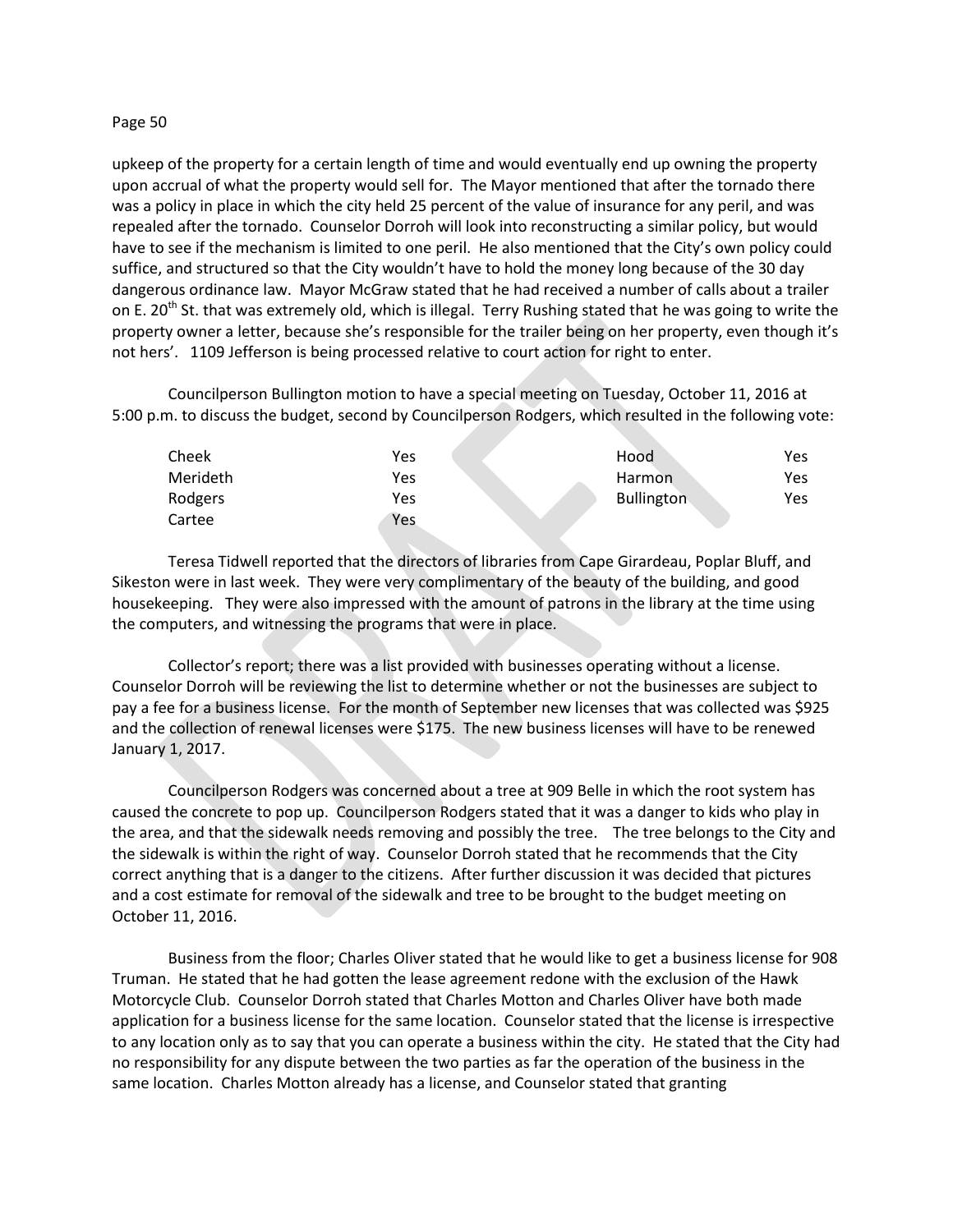Charles Oliver a license had no effect on the partnership. Charles Motton stated that it did effect the partnership. The locks have been changed, the business is open under his license, and that Oliver was trying to dissolve the partnership by getting the same type of license, and that it was a civil manner. Jess Cagle stated that he had received complaints from the neighbors of the loud music at 3:00 and 4:00 o'clock in the morning. Charles Motton stated that there had not been any issues with the police since the establishment has been open and the area is zoned for that type of business. Charles Oliver stated that the incident occurred last week with the loud music and that it was eliminated.

Steve Motton inquired of the qualifications for the managers and supervisors hired by the City, as to whether they had to have a high school diploma, GED, or college degree. Counselor Dorroh stated that the personnel manual has the qualifications for its' employees. Mr. Motton asked if there was anyone employed by the City serving in a managerial role that didn't have a high school diploma. Counselor Dorroh stated that regardless if the qualification was met the council approved of the hire, and took action to institute the supervisory position.

Charles Motton stated the electric fence, the barbwire fence, and the fence at B & H Salvage Yard had not been addressed after being brought to the attention of the Council months ago. Mr. Motton also brought to the attention of the Council of houses under construction on E.  $12^{th}$  and a house behind the Armory Hall without a building permit.

New business; Counselor Dorroh stated that Terry McVey had an item that he wanted to square away prior to coming before the Council. He will provide his report at the next meeting, two weeks from now.

Introduction to bills; Counselor Dorroh made mention of the approval of replacing Columbus Day with Veterans Day as a paid holiday as to amending the personnel manual to make the change. Councilperson Harmon motion for the first reading, second by Councilperson Cartee, which resulted in the following vote:

| Cheek    | Yes | Hood              | Yes |
|----------|-----|-------------------|-----|
| Merideth | Yes | Harmon            | Yes |
| Rodgers  | Yes | <b>Bullington</b> | Yes |
| Cartee   | Yes |                   |     |
|          |     |                   |     |

### **BILL NO. 2016-5 ORDINANCE NO. 2016-5**

# **AN ORDINANCE AMENDING SECTION 4.2 OF THE PERSONNEL MANUAL RELATING TO PAID HOLIDAYS**

BE IT ORDAINED BY THE CITY COUNCIL OF THE CITY OF CARUTHERSVILLE, MISSOURI, AS FOLLOWS: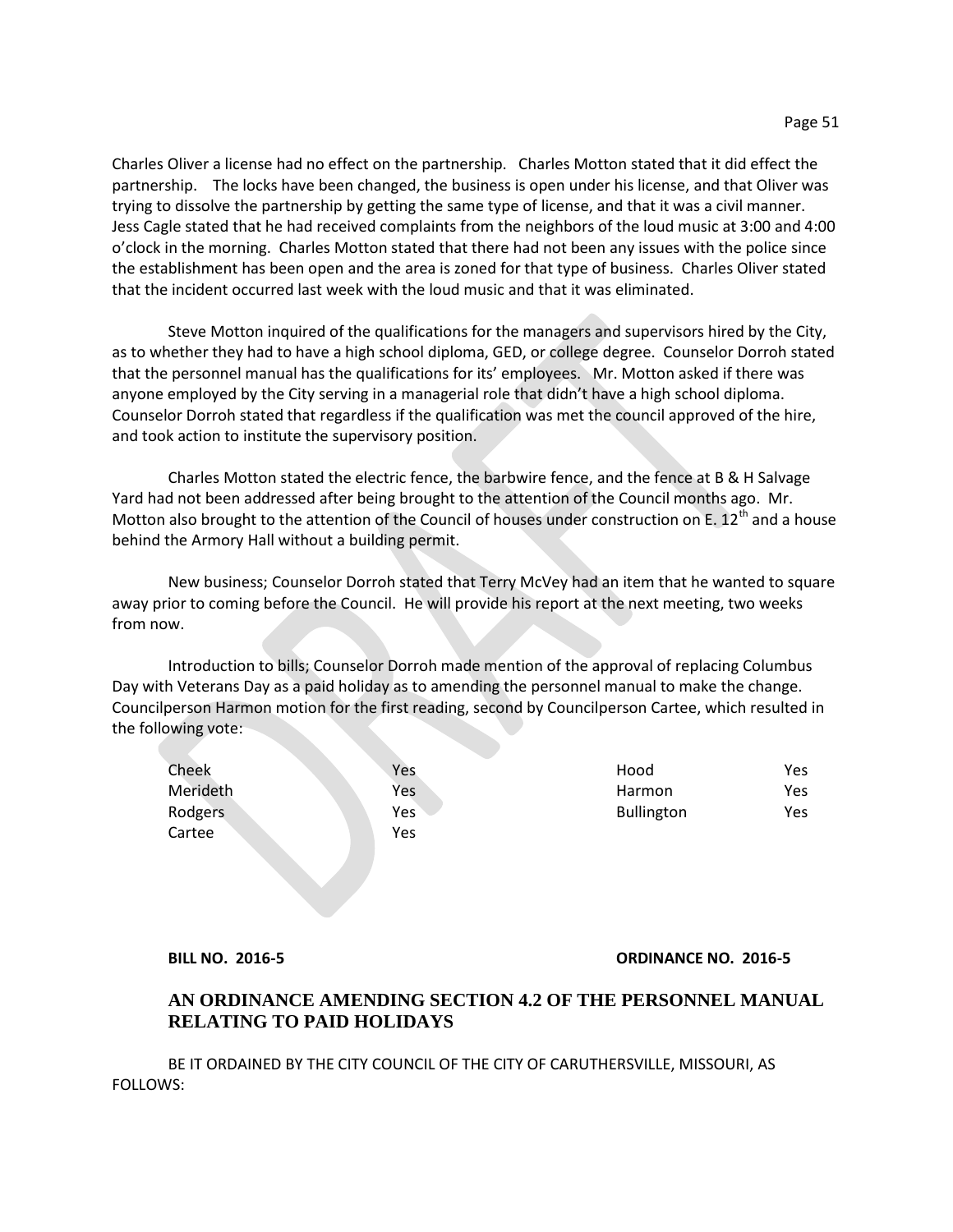Page 52

Section 1. Section 4.2 of the City's Personnel Manual is hereby amended to read as follows:

**4.2. HOLIDAYS**. All regular employees of the city shall receive normal compensations for the ten (10) legal holidays listed below and any other day or part of a day during which the public offices of the City shall be closed by special proclamation of the Mayor with approval of the City Council. Legal holidays to be observed are:

> New Year's Day - January 1 Martin Luther King's Birthday President's Day Memorial Day Independence Day Labor Day Veteran's Day Thanksgiving & Friday after Christmas Day

All regular employees will be entitled to holiday pay as stated only if the employee has worked the full day preceding the holiday, and the full day following the holiday when such days are regular work days, excluding vacation time.

When a holiday falls on Saturday or Sunday, the following criteria will be followed: on Saturday the holiday will be observed on Friday - on Sunday the holiday will be observed on Monday.

Section 2. All other provisions of the Personnel Manual shall remain unchanged and in full force and effect.

Section 3. All ordinances or parts of ordinances in conflict herewith are hereby repealed.

Section 4. This ordinance shall be effective from and after its passage and approval.

READ TWO TIMES, PASSED AND APPROVED, this 3rd day of October, 2016.

ATTEST:

Mike McGraw, Mayor

\_\_\_\_\_\_\_\_\_\_\_\_\_\_\_\_\_\_\_\_\_\_\_\_\_\_\_\_\_\_\_\_\_\_

Takella Motton, City Clerk

\_\_\_\_\_\_\_\_\_\_\_\_\_\_\_\_\_\_\_\_\_\_\_\_\_\_\_\_\_\_\_\_\_\_